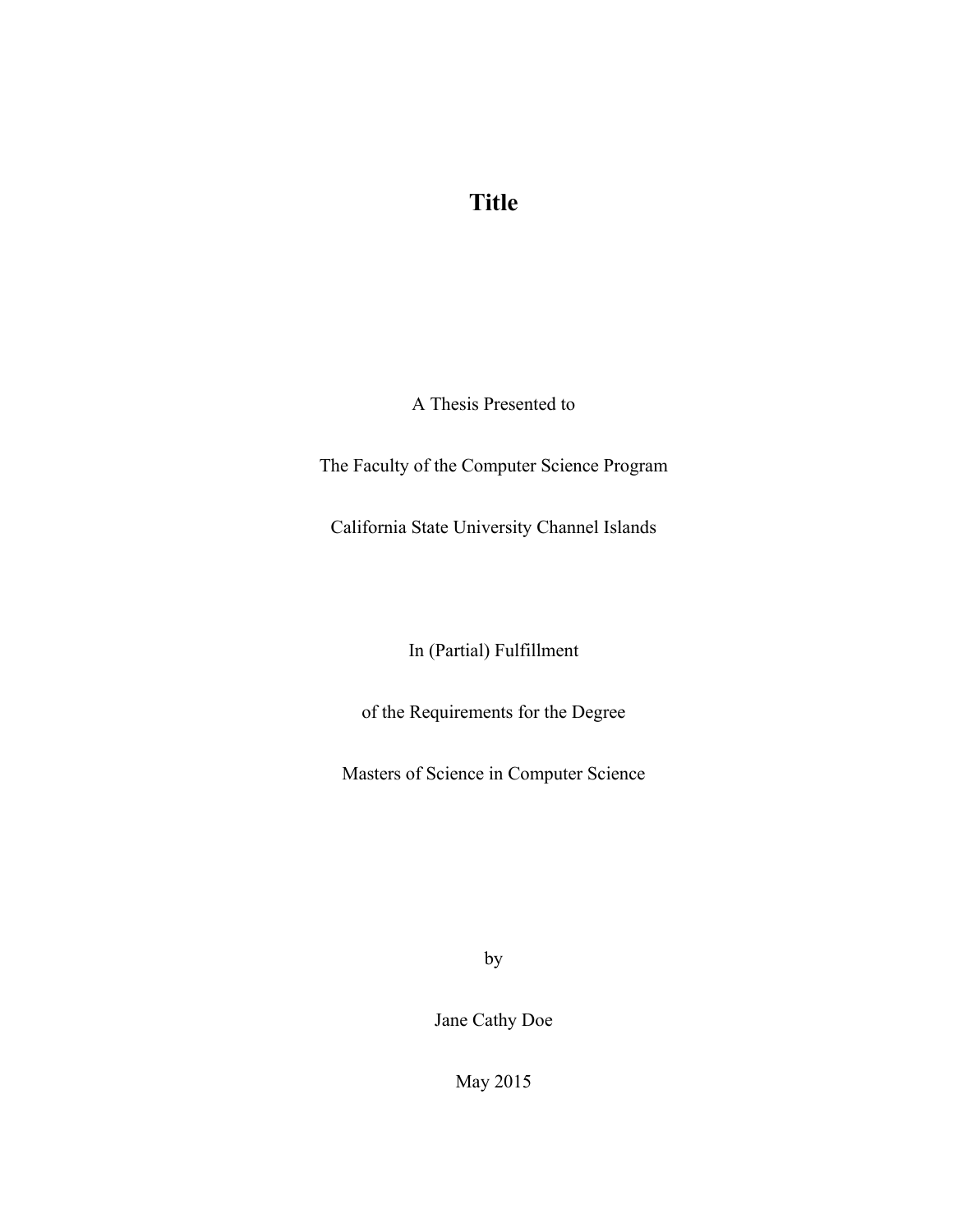*Master Thesis by Jane Cathy Doe*

© 2015 Jane Cathy Doe ALL RIGHTS RESERVED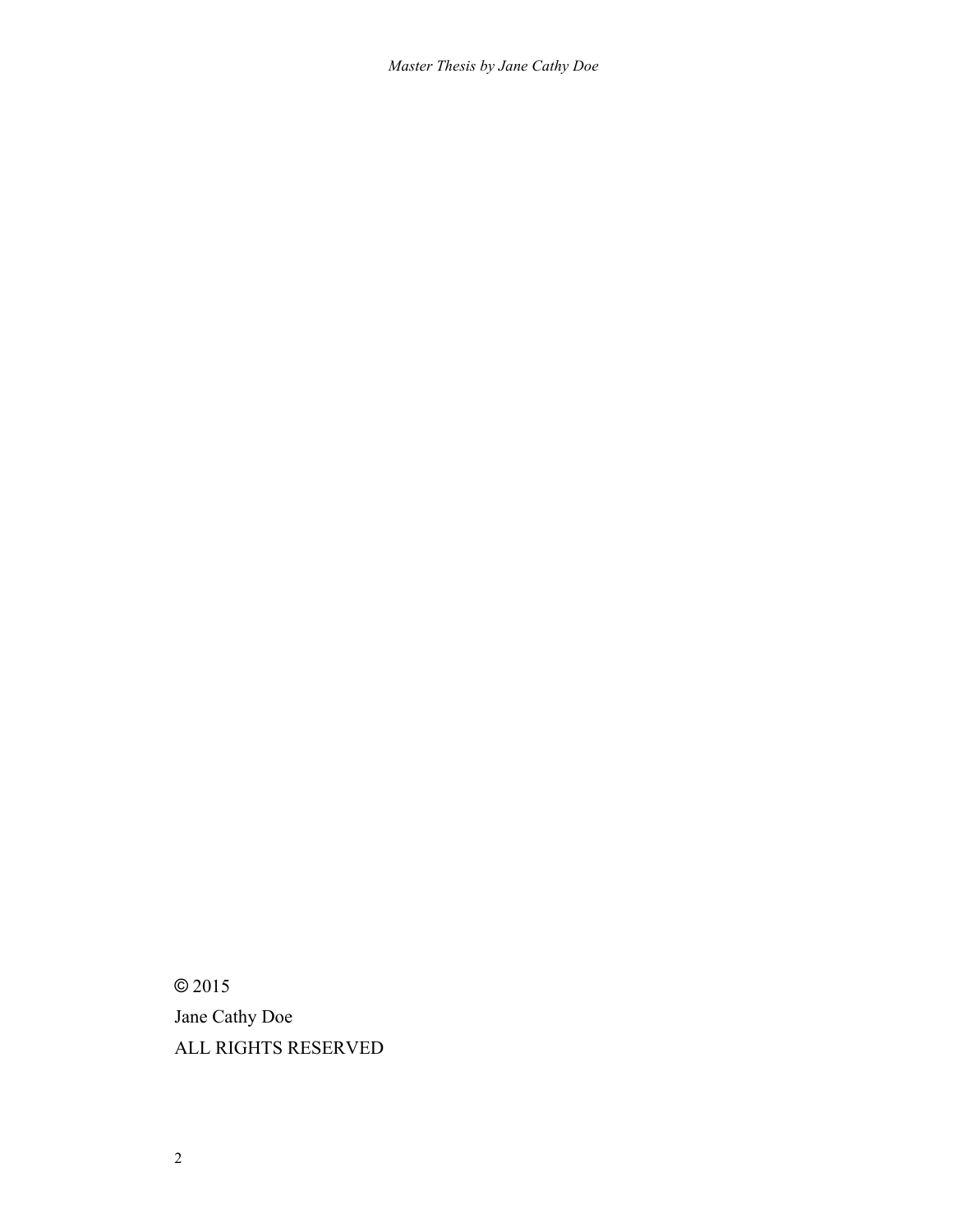#### APPROVED FOR THE COMPUTER SCIENCE PROGRAM

 $\mathcal{L}_\text{max}$  , and the contract of the contract of the contract of the contract of the contract of the contract of the contract of the contract of the contract of the contract of the contract of the contract of the contr

 $\mathcal{L}_\text{max}$  and the contract of the contract of the contract of the contract of the contract of the contract of the contract of the contract of the contract of the contract of the contract of the contract of the contrac

 $\mathcal{L}_\text{max}$  , and the contract of the contract of the contract of the contract of the contract of the contract of the contract of the contract of the contract of the contract of the contract of the contract of the contr

Advisor: Dr. William Black Date

Dr. Sean Dvorak Date

Dr. John Kovalsky Date

#### APPROVED FOR THE UNIVERSITY

 $\mathcal{L}_\text{max}$  , and the contract of the contract of the contract of the contract of the contract of the contract of the contract of the contract of the contract of the contract of the contract of the contract of the contr

Dr. Brian Dean Date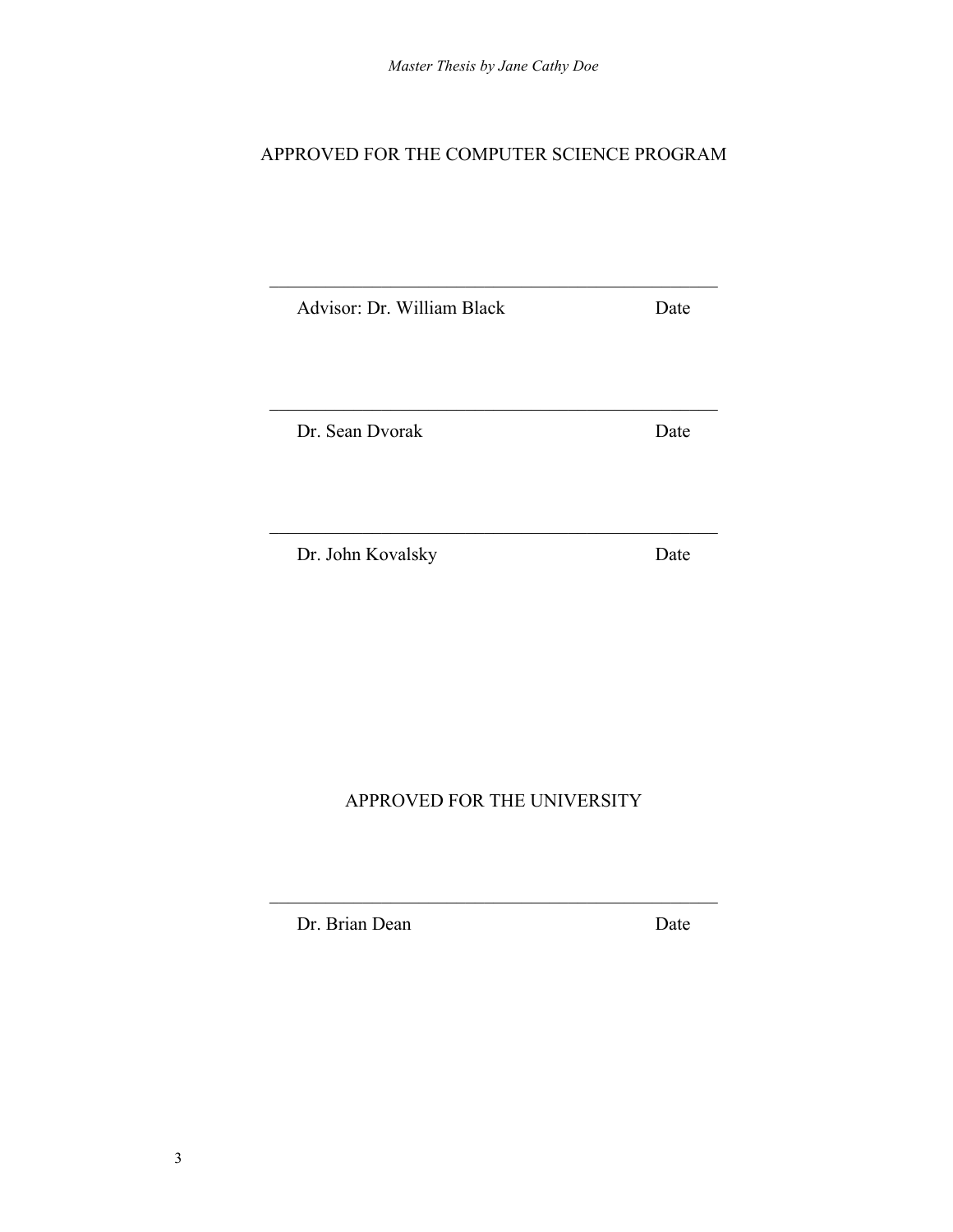### **Title**

by Jane Cathy Doe

Computer Science Program California State University Channel Islands

#### **Abstract**

This thesis…

#### **Acknowledgements**

The author would like to….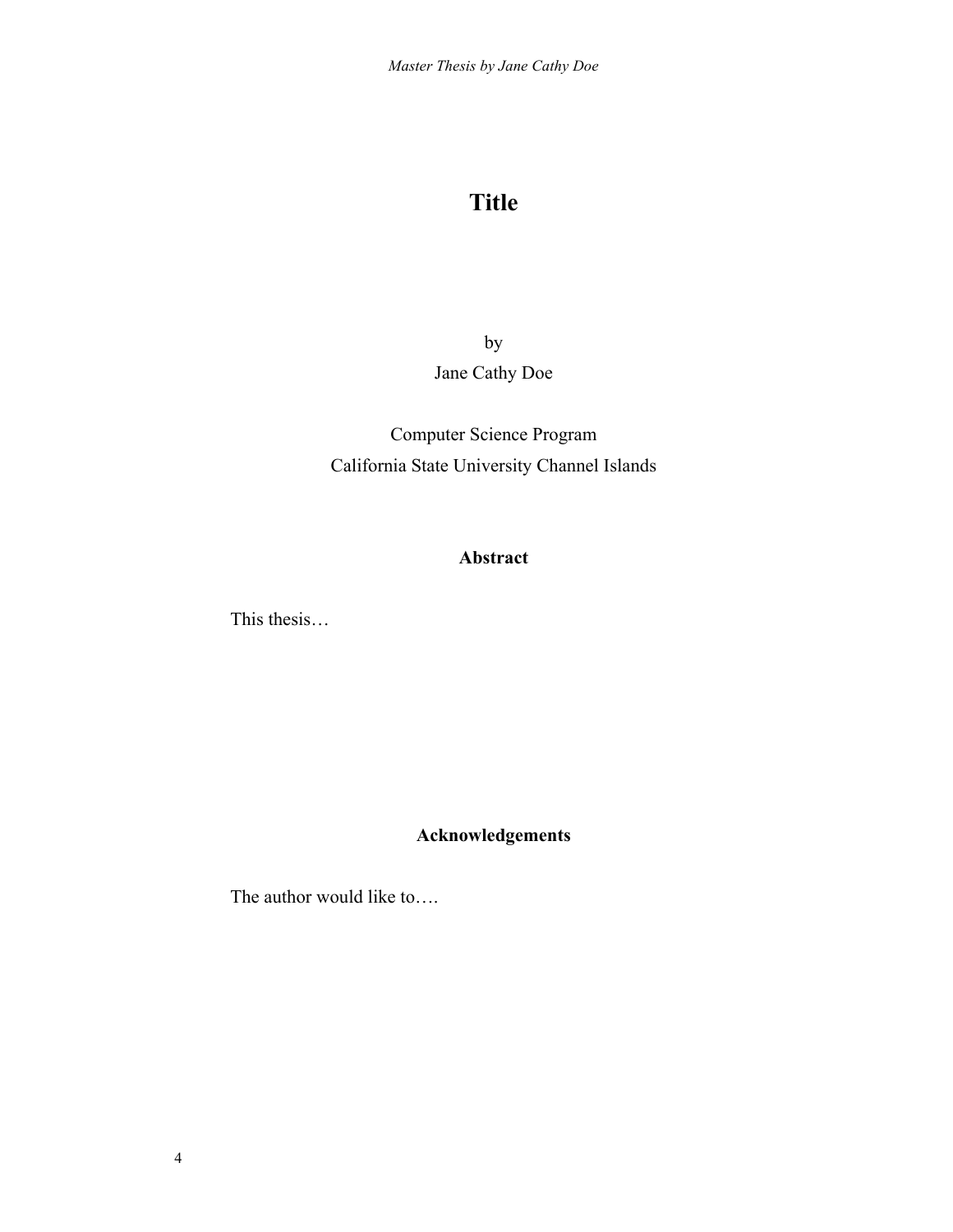#### TABLE OF CONTENT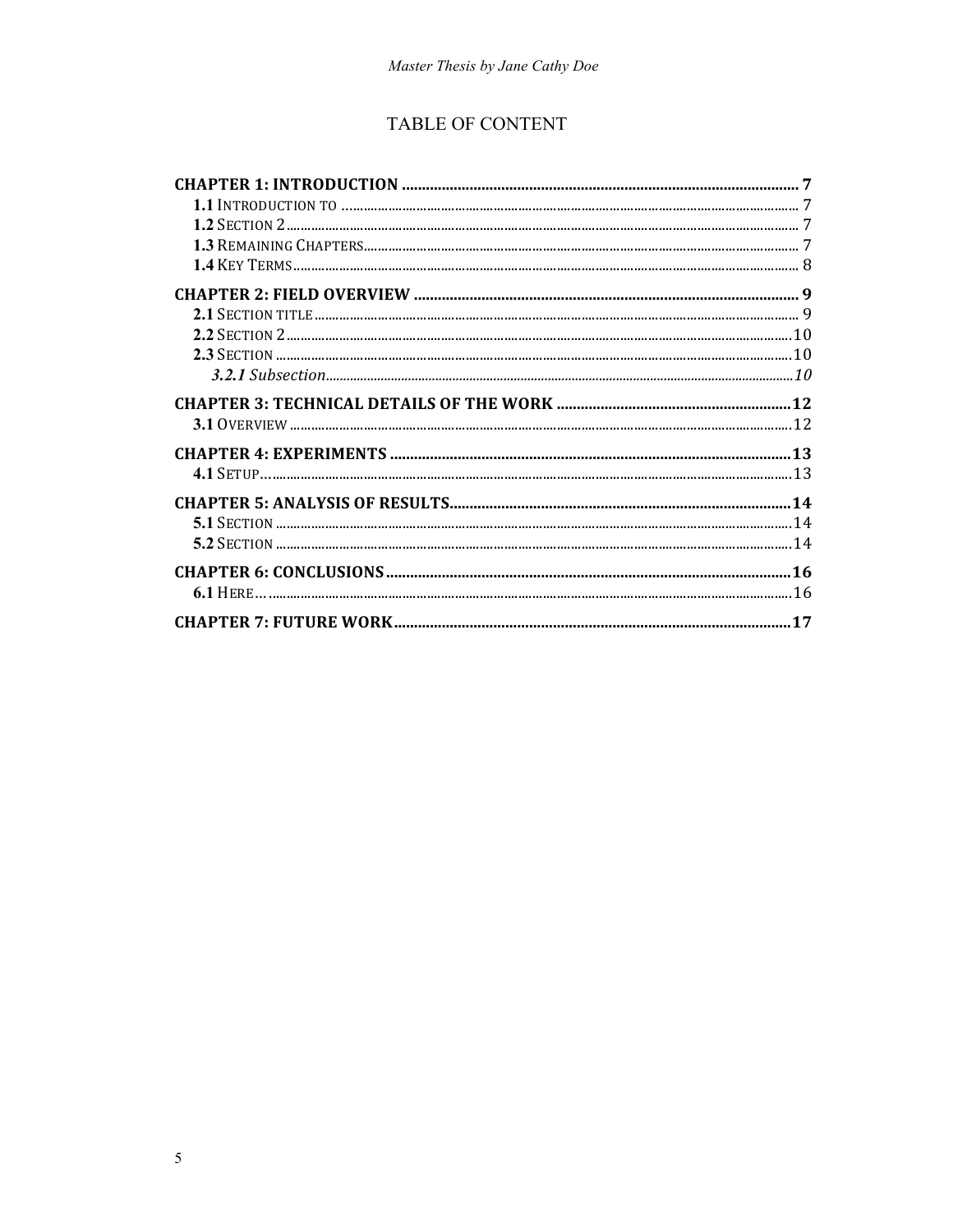#### TABLE OF FIGURES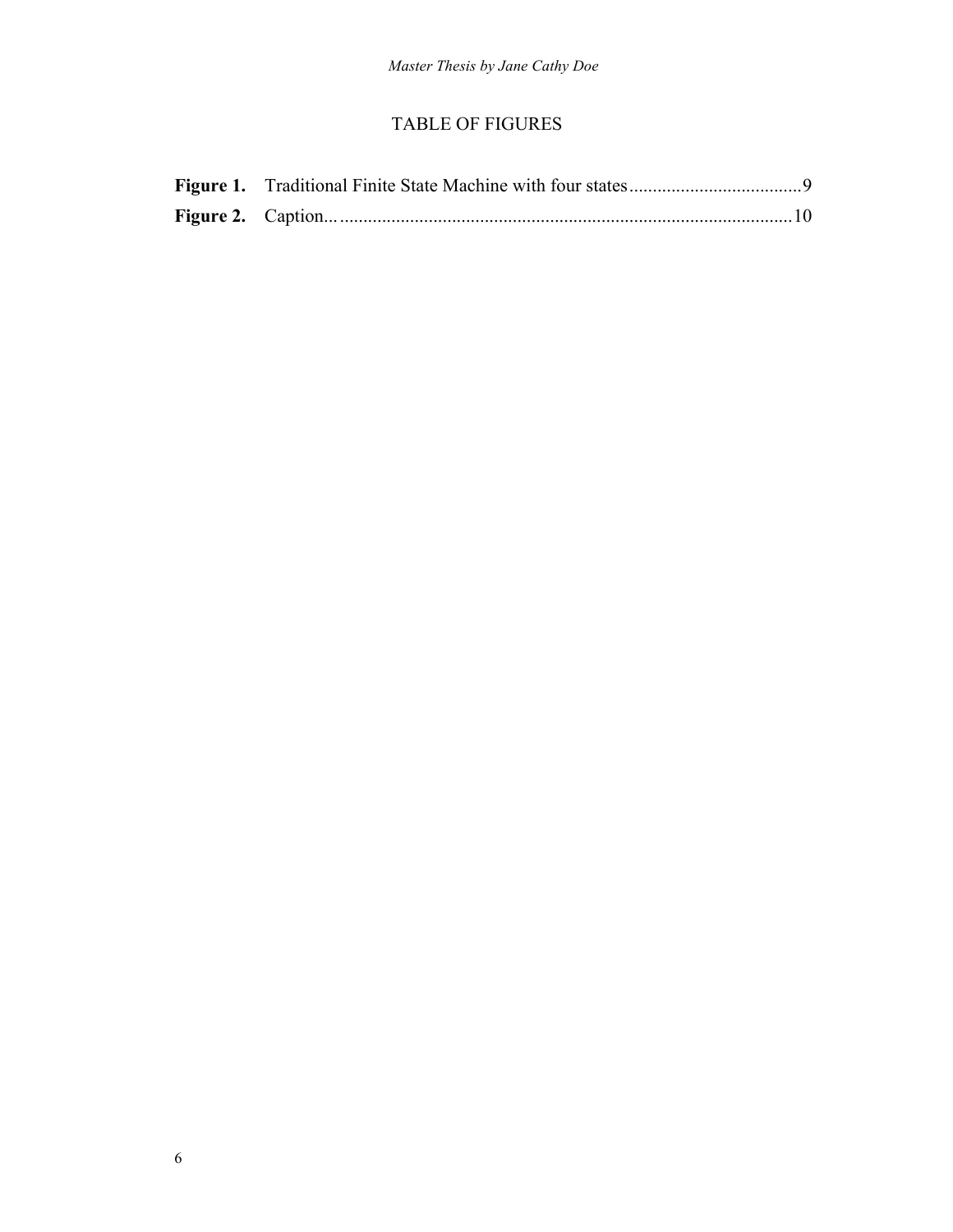## **Chapter 1: Introduction**

#### **1.1 Introduction to …**

Introduction…

#### **1.2 Section 2**

Another section…

#### **1.3 Remaining Chapters**

In the second chapter, we will analyze some of the different…

In the third chapter, we will discuss …

The fourth chapter will discuss how we set up the game from a visual and game engine standpoint. We will discuss<sup>1</sup> the environment being used, and how the enemy agents and the player were set up in Torque.

In the fifth chapter, we will begin to discuss …

The sixth chapter will be a look at...

1

 $<sup>1</sup>$  This is a footnote</sup>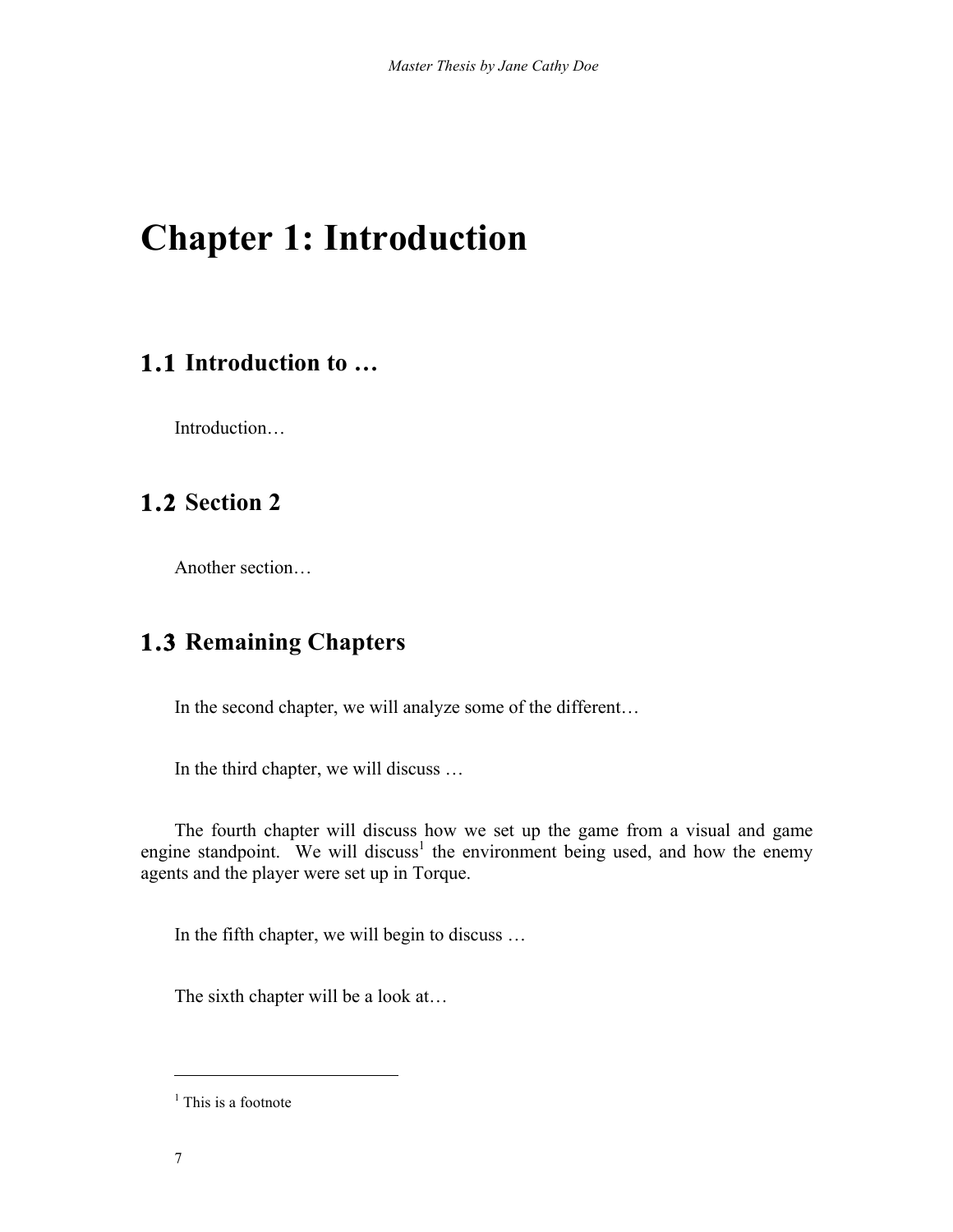The seventh and final chapter will include a summary of the project's results. This chapter will also compare and contrast different learning techniques... What remains unsolved and what could be added to further enhance the project will also be discussed.

#### **1.4 Key Terms**

Game AI - Artificial intelligence in video games.

Agent – An object in the game that is controlled by the AI system.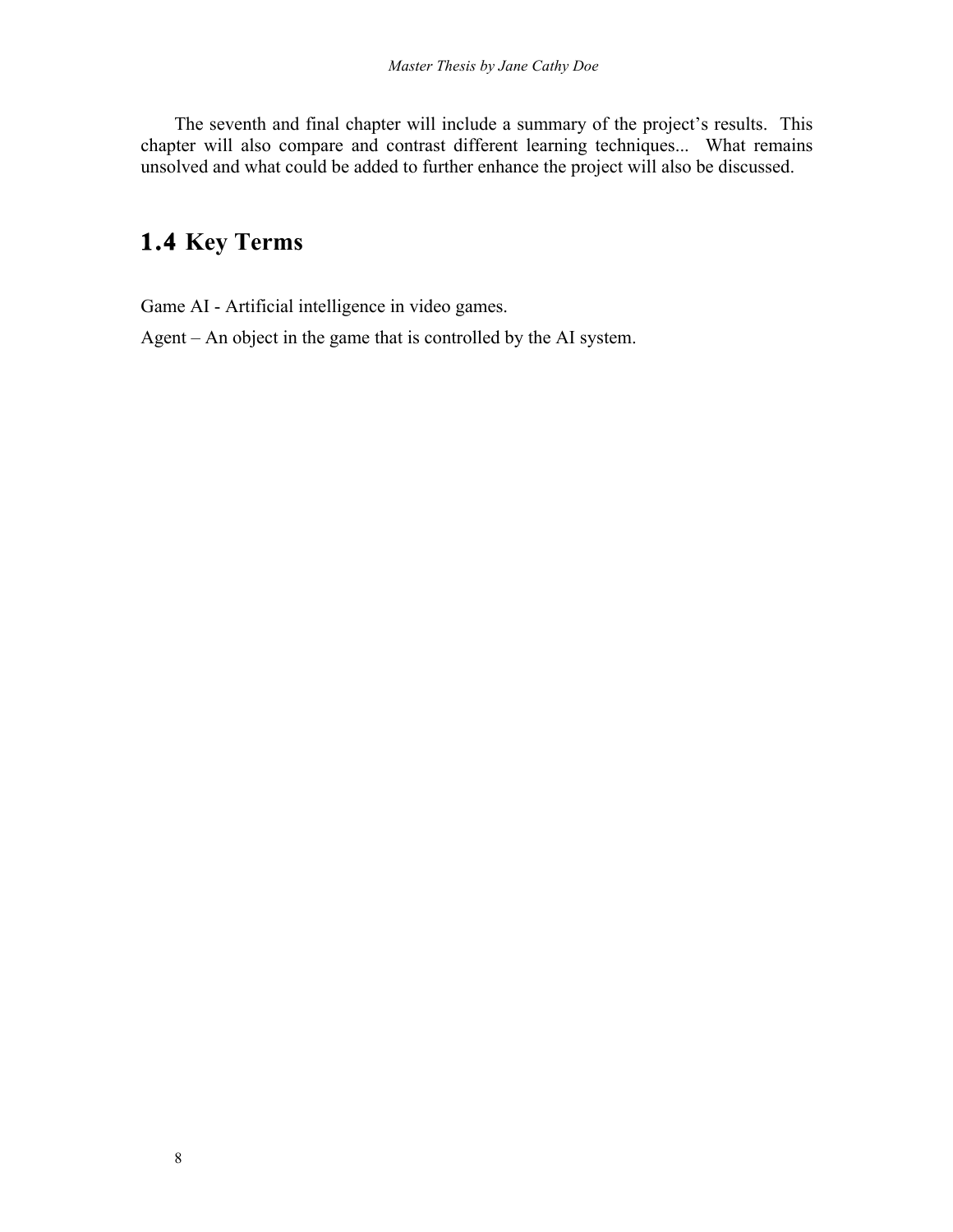## **Chapter 2: Field Overview**

There are quite a few different techniques...

### **2.1 Section title**

The most used technique when ... presented in [2]...

A simple FSM illustration can be seen in Figure 1.



**Figure 1.** Traditional Finite State Machine with four states

FSMs are most commonly used to …. complex state diagrams [4].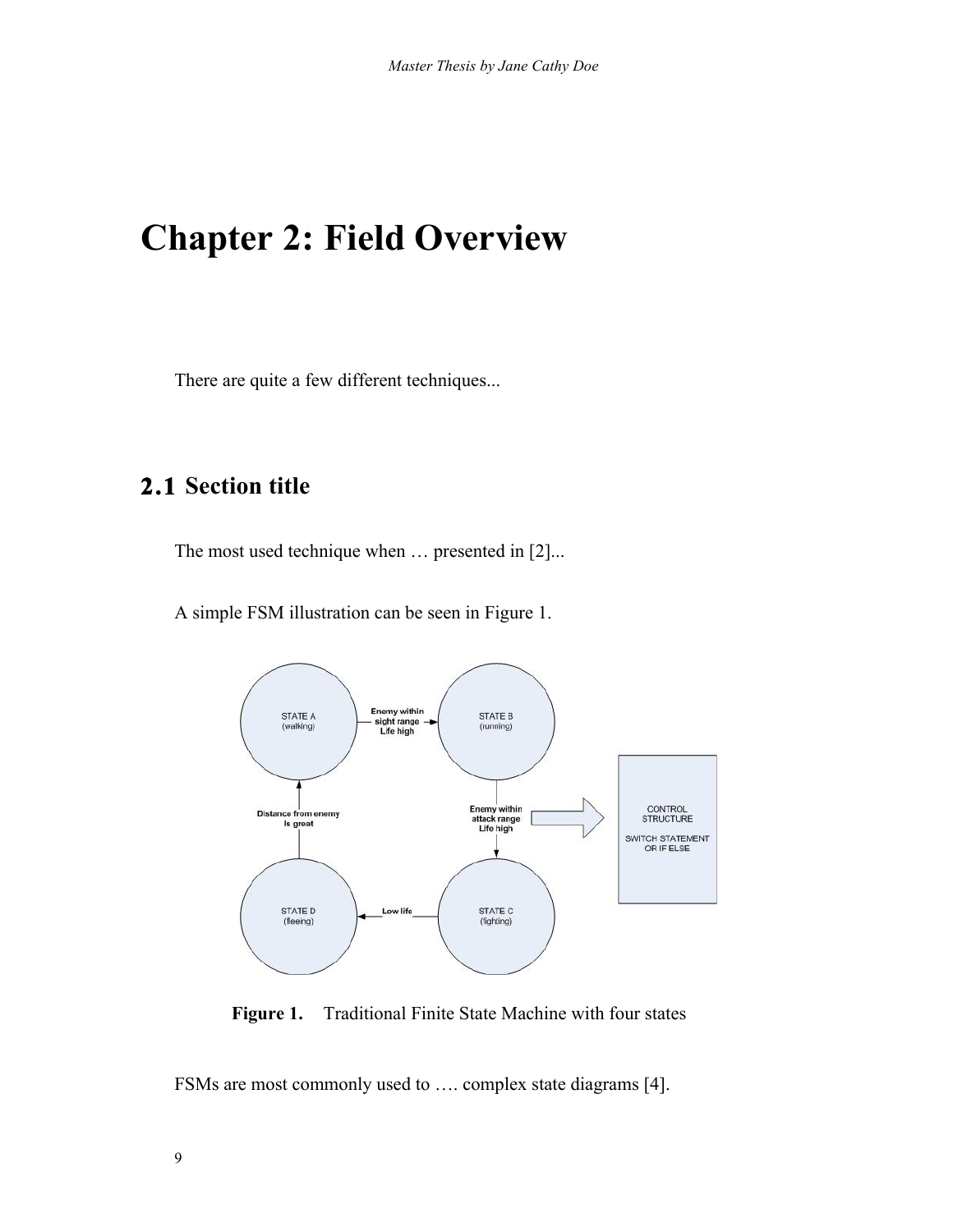Another aspect...

### **2.2 Section 2**

xxxxxxx





The ability to …

The concept of ….

## **2.3 Section**

#### **3.2.1 Subsection**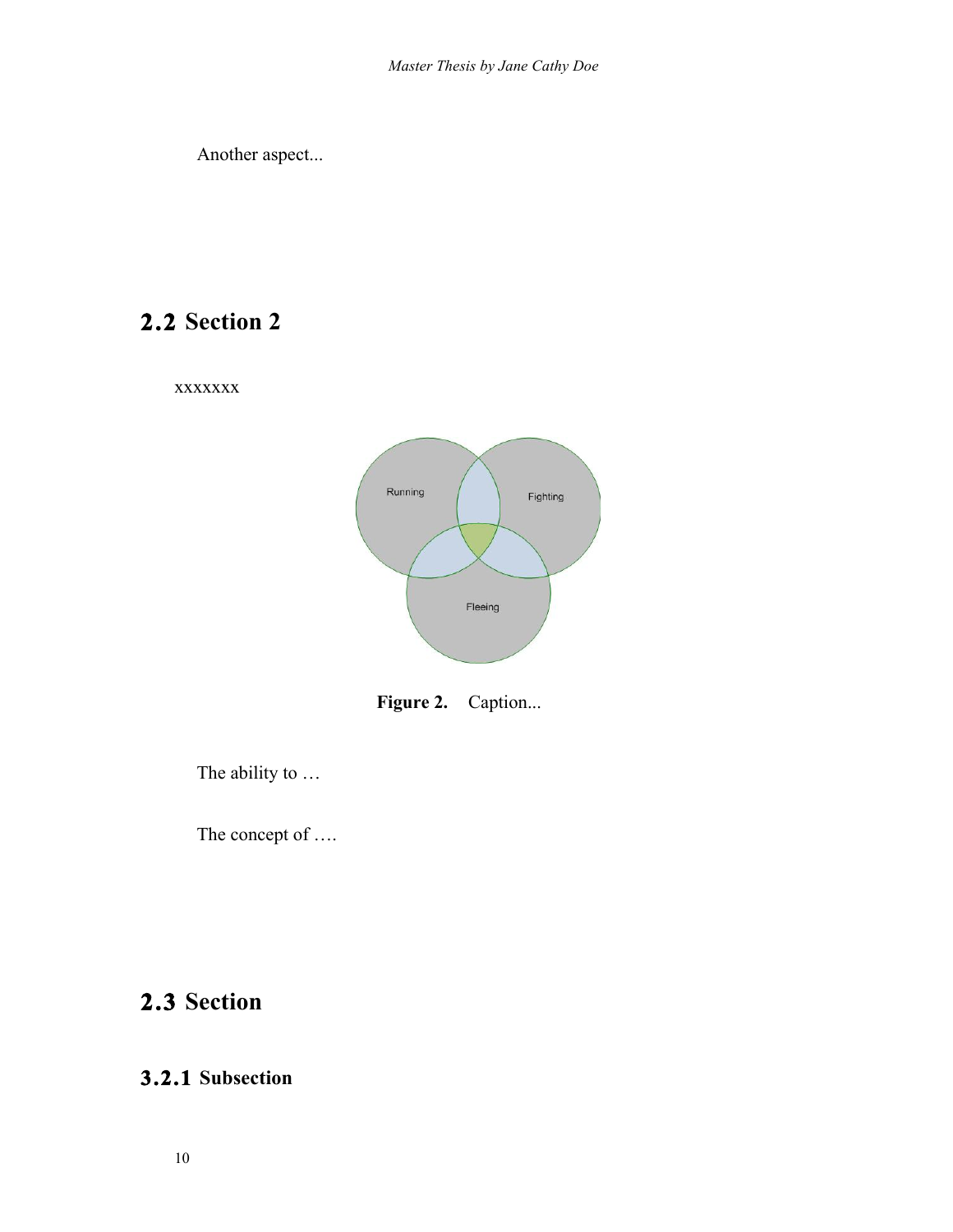Another…

*Sub-sub-section*

Sub-sub-section text…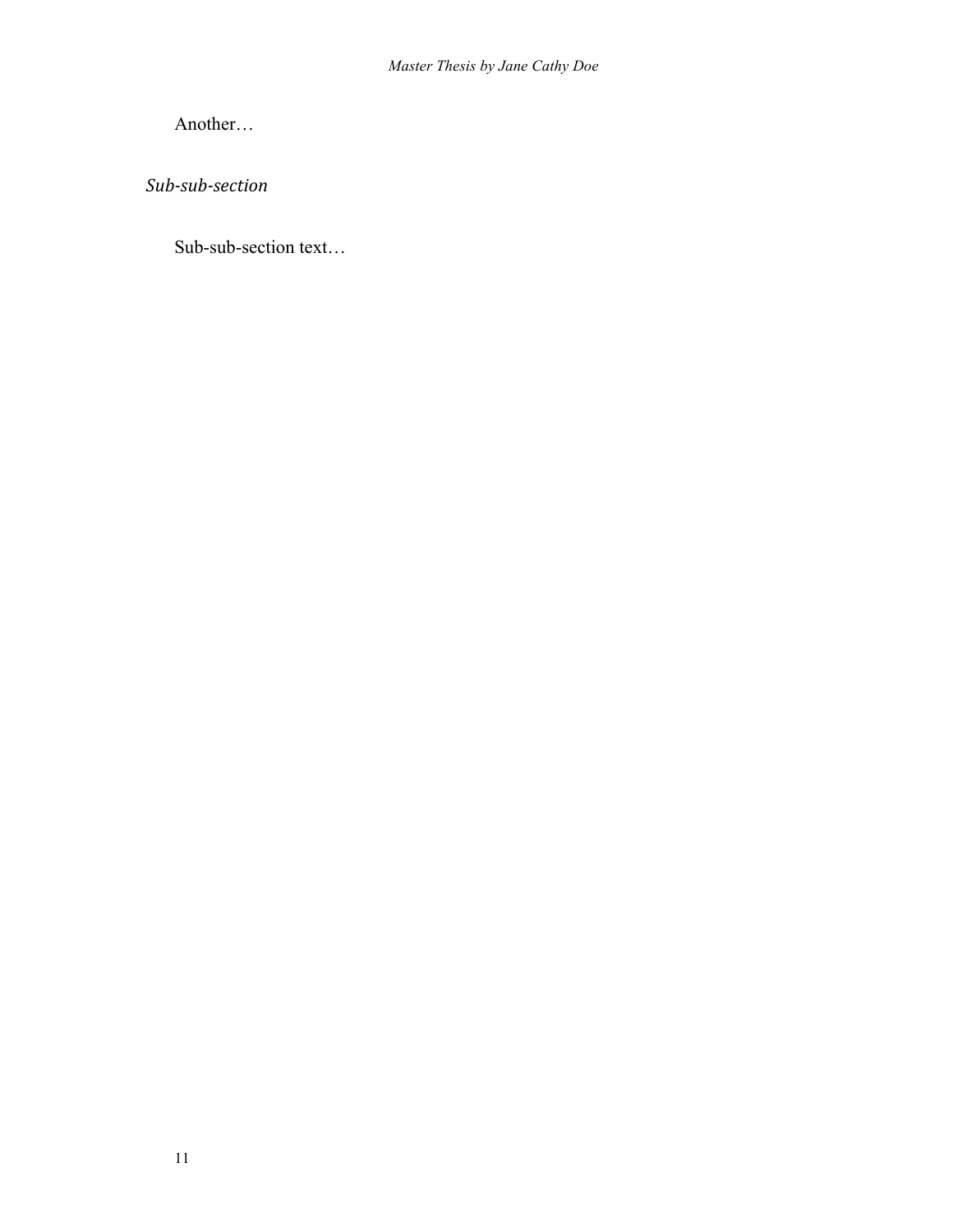## **Chapter 3: Technical details of the work**

## **3.1 Overview**

Text...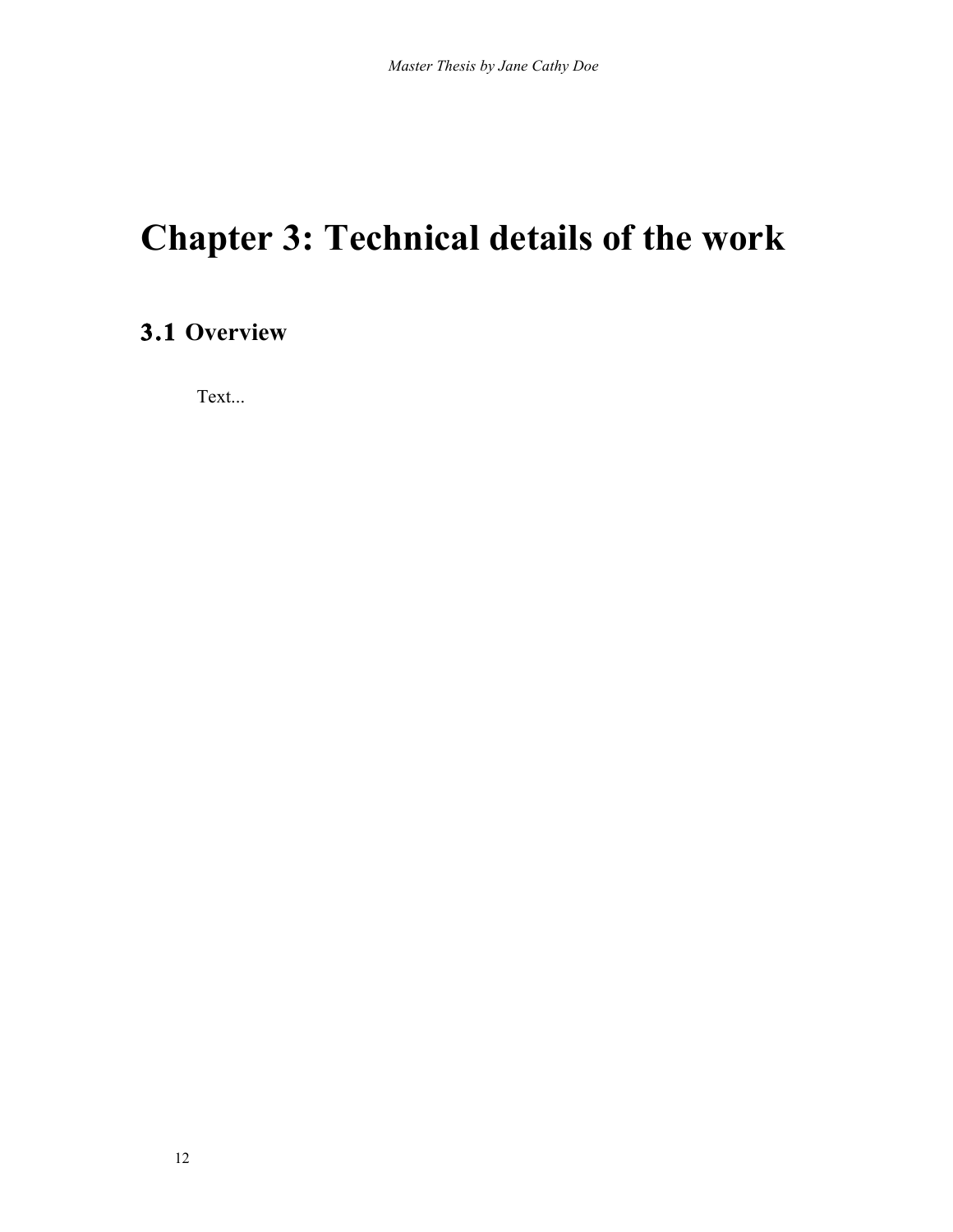# **Chapter 4: Experiments**

## **4.1 Setup…**

Text..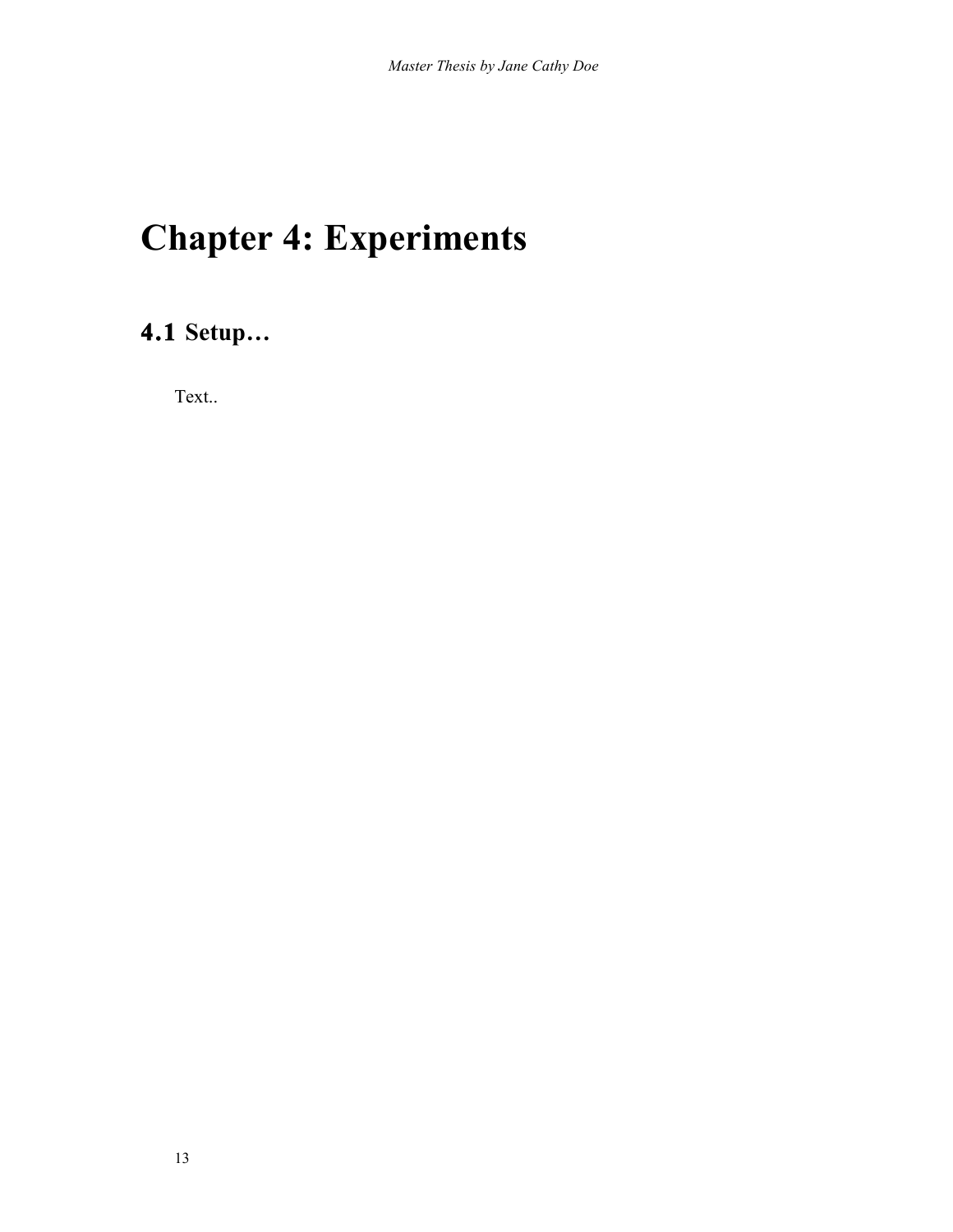## **Chapter 5: Analysis of Results**

#### **5.1 Section**

Text…

#### **5.2 Section**

Text…

Snippet:

```
static int uiInitialize(int argc, char **argv);
static int uiMainLoop();
static void display();
static void reshape();
static void Init();
static void resetView();
static void idleFunc();
static void createMenu(void);
static void menu(int value);
```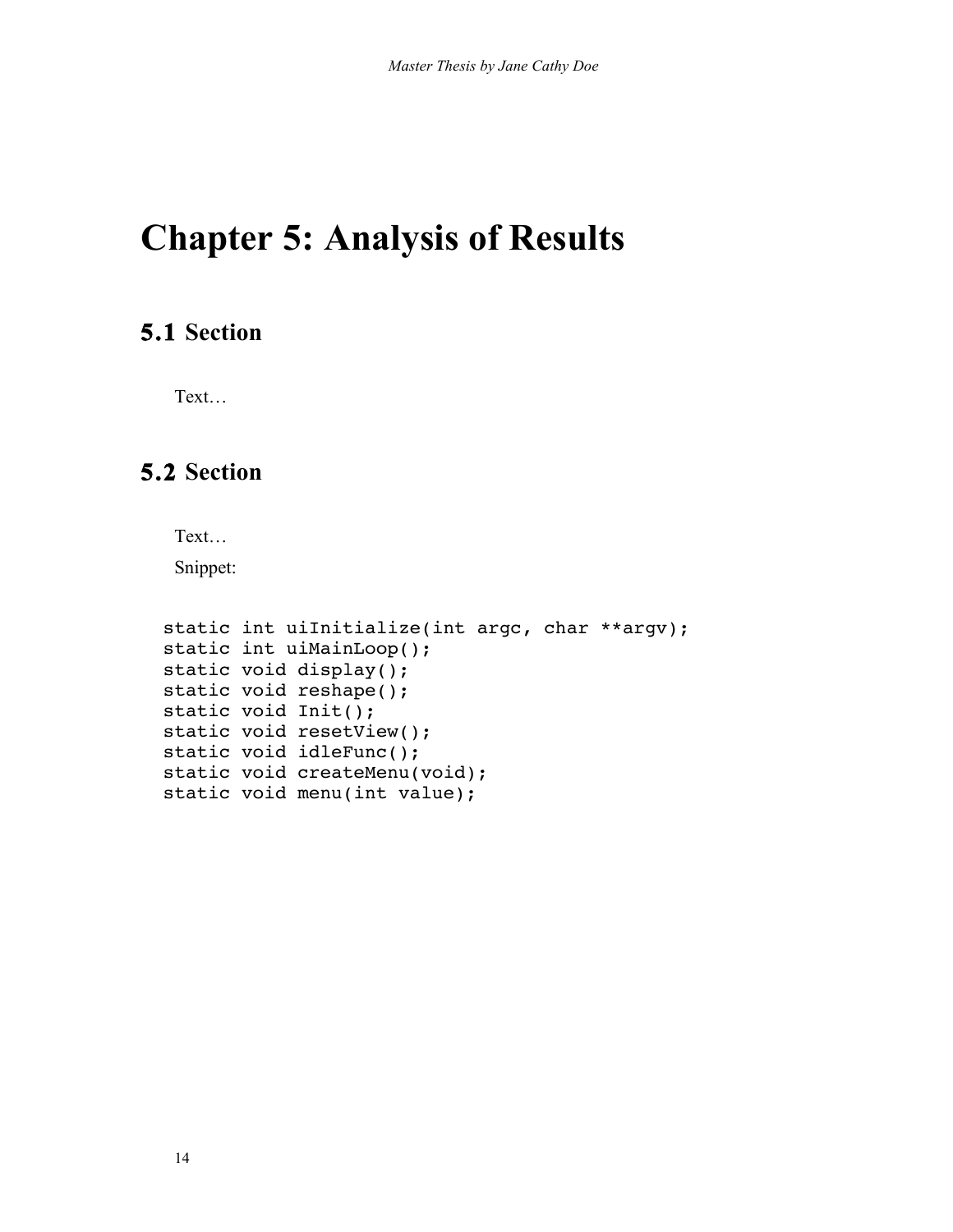*Master Thesis by Jane Cathy Doe*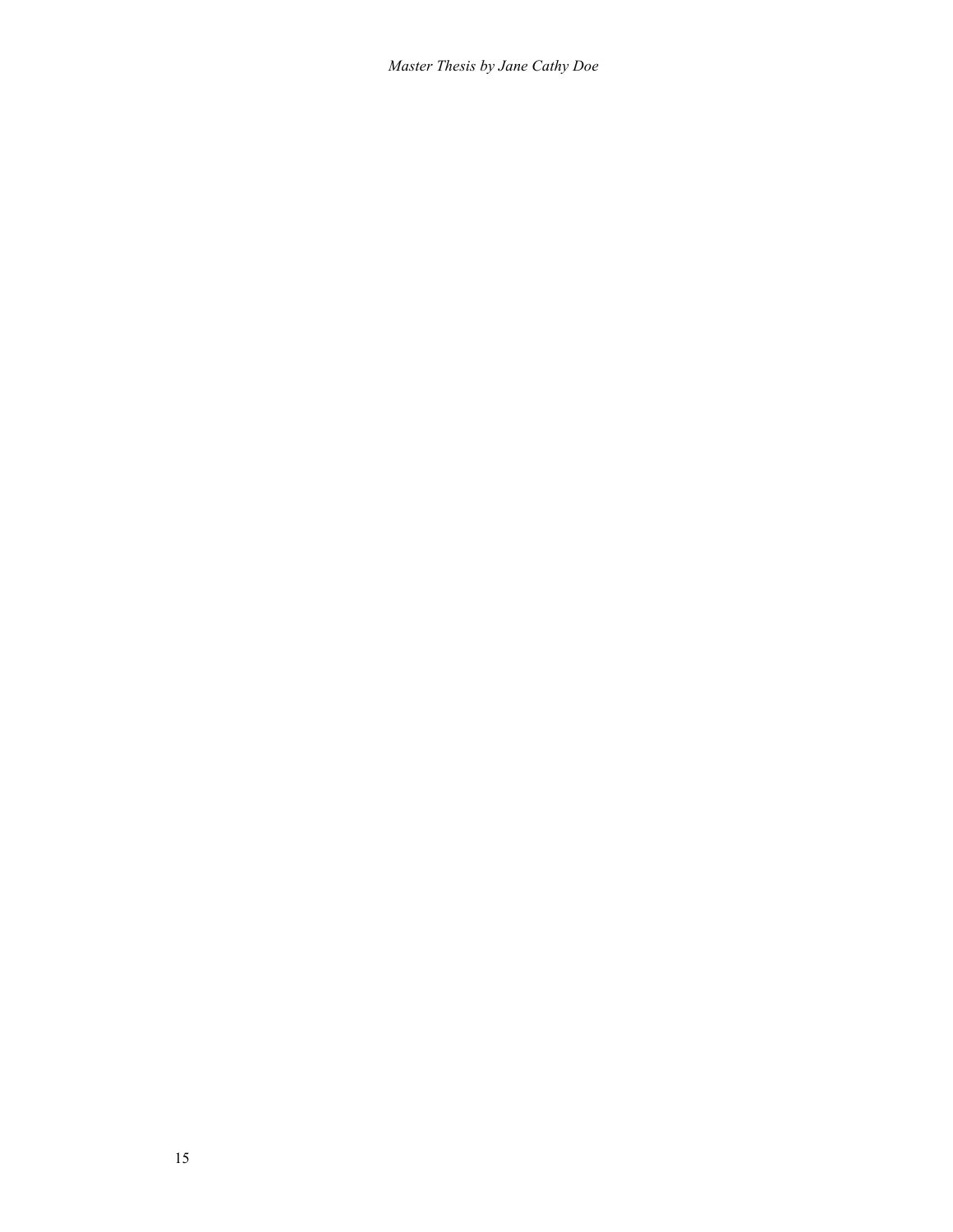# **Chapter 6: Conclusions**

## **6.1 Here…**

Conclude…